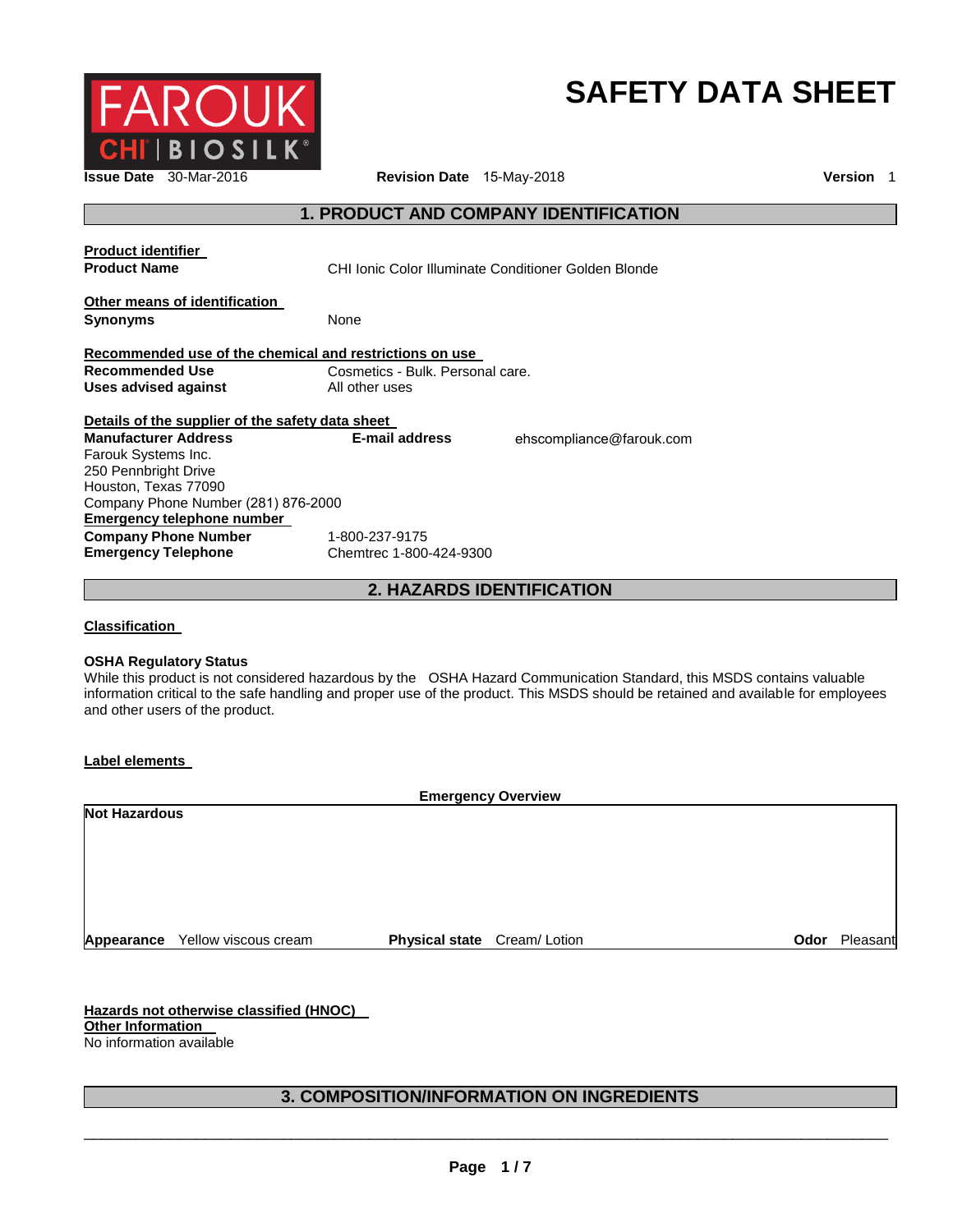## **Substance**

Composition: The product(s) does not contain ingredients considered hazardous as defined by OSHA, 29 CFR 1910.1200 and/or WHMIS under the HPA.

| <b>Chemical Name</b> | <b>CAS No.</b> | <b>Weight-%</b> | <b>Trade Secret</b> |
|----------------------|----------------|-----------------|---------------------|
| Water                | 7732-18-5      | 80-90           |                     |
| Cetvl Alcohol        | 36653-82-4     | 0-5             |                     |
| Cetearvl Alcohol     | 67762-27-0     | 0-5             |                     |

\_\_\_\_\_\_\_\_\_\_\_\_\_\_\_\_\_\_\_\_\_\_\_\_\_\_\_\_\_\_\_\_\_\_\_\_\_\_\_\_\_\_\_\_\_\_\_\_\_\_\_\_\_\_\_\_\_\_\_\_\_\_\_\_\_\_\_\_\_\_\_\_\_\_\_\_\_\_\_\_\_\_\_\_\_\_\_\_\_\_\_\_\_

\* The exact percentage (concentration) of composition has been withheld as a trade secret.

| <b>4. FIRST AID MEASURES</b>                                               |                                                                                                                                                                  |  |
|----------------------------------------------------------------------------|------------------------------------------------------------------------------------------------------------------------------------------------------------------|--|
| <b>First aid measures</b>                                                  |                                                                                                                                                                  |  |
| <b>General advice</b>                                                      | No hazards which require special first aid measures. When symptoms persist or in all cases<br>of doubt seek medical advice.                                      |  |
| Eye contact                                                                | Rinse thoroughly with plenty of water for at least 15 minutes, lifting lower and upper eyelids.<br>If discomfort of irritation persists, seek medical attention. |  |
| <b>Skin Contact</b>                                                        | If skin problems occur, discontinue use. If symptoms persist, seek medical attention.                                                                            |  |
| <b>Inhalation</b>                                                          | Not an expected route of exposure.                                                                                                                               |  |
| Ingestion                                                                  | In case of accidental ingestion, Wash out mouth with water. DO NOT INDUCE<br>VOMITING. Seek immediate medical attention.                                         |  |
| Most important symptoms and effects, both acute and delayed                |                                                                                                                                                                  |  |
| <b>Symptoms</b>                                                            | No information available.                                                                                                                                        |  |
| Indication of any immediate medical attention and special treatment needed |                                                                                                                                                                  |  |
| Note to physicians                                                         | Treat symptomatically.                                                                                                                                           |  |
| <b>5. FIRE-FIGHTING MEASURES</b>                                           |                                                                                                                                                                  |  |

#### **Suitable extinguishing media**

Dry chemical, CO2, water spray or alcohol-resistant foam.

**Unsuitable extinguishing media** Caution: Use of water spray when fighting fire may be inefficient.

#### **Specific hazards arising from the chemical**

No information available.

**Explosion data Sensitivity to Mechanical Impact** None. **Sensitivity to Static Discharge** None.

#### **Protective equipment and precautions for firefighters**

As in any fire, wear self-contained breathing apparatus pressure-demand, MSHA/NIOSH (approved or equivalent) and full protective gear.

**Flash point** Not Applicable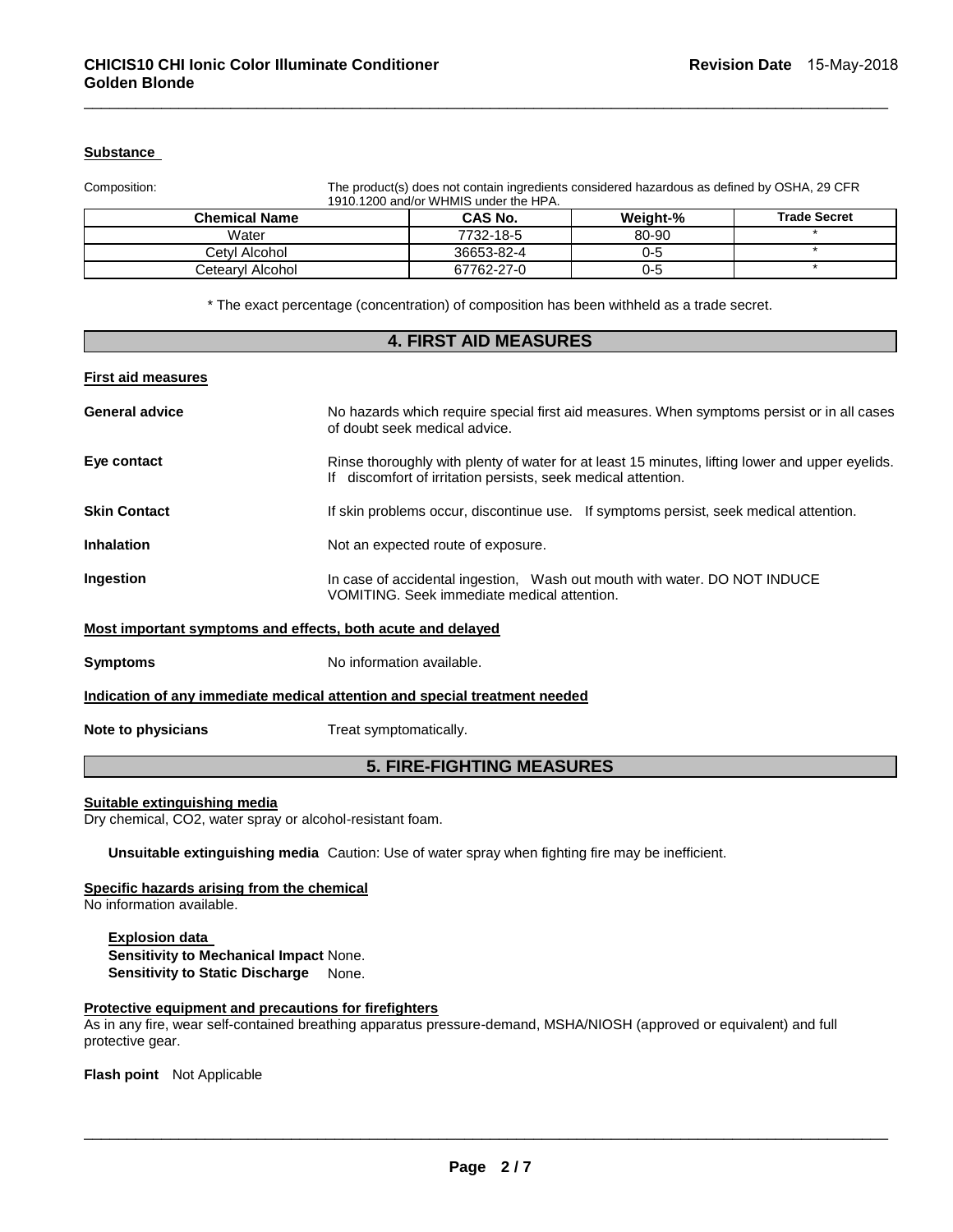# **6. ACCIDENTAL RELEASE MEASURES**

\_\_\_\_\_\_\_\_\_\_\_\_\_\_\_\_\_\_\_\_\_\_\_\_\_\_\_\_\_\_\_\_\_\_\_\_\_\_\_\_\_\_\_\_\_\_\_\_\_\_\_\_\_\_\_\_\_\_\_\_\_\_\_\_\_\_\_\_\_\_\_\_\_\_\_\_\_\_\_\_\_\_\_\_\_\_\_\_\_\_\_\_\_

|                                                              | Personal precautions, protective equipment and emergency procedures                                                                                                                                                                                                                                                              |
|--------------------------------------------------------------|----------------------------------------------------------------------------------------------------------------------------------------------------------------------------------------------------------------------------------------------------------------------------------------------------------------------------------|
| <b>Personal precautions</b>                                  | Avoid contact with eyes.                                                                                                                                                                                                                                                                                                         |
| <b>Environmental precautions</b>                             |                                                                                                                                                                                                                                                                                                                                  |
| <b>Environmental precautions</b>                             | See Section 12 for additional ecological information.                                                                                                                                                                                                                                                                            |
| Methods and material for containment and cleaning up         |                                                                                                                                                                                                                                                                                                                                  |
| <b>Methods for containment</b>                               | Prevent further leakage or spillage if safe to do so.                                                                                                                                                                                                                                                                            |
| Methods for cleaning up                                      | Pick up and transfer to properly labeled containers.                                                                                                                                                                                                                                                                             |
|                                                              | 7. HANDLING AND STORAGE                                                                                                                                                                                                                                                                                                          |
| <b>Precautions for safe handling</b>                         |                                                                                                                                                                                                                                                                                                                                  |
| Advice on safe handling                                      | Avoid contact with eyes.                                                                                                                                                                                                                                                                                                         |
| Conditions for safe storage, including any incompatibilities |                                                                                                                                                                                                                                                                                                                                  |
| <b>Storage Conditions</b>                                    | Keep out of the reach of children. Keep containers tightly closed in a dry, cool and<br>well-ventilated place.                                                                                                                                                                                                                   |
| Incompatible materials                                       | None known based on information supplied.                                                                                                                                                                                                                                                                                        |
|                                                              | 8. EXPOSURE CONTROLS/PERSONAL PROTECTION                                                                                                                                                                                                                                                                                         |
| <b>Control parameters</b>                                    |                                                                                                                                                                                                                                                                                                                                  |
| <b>Exposure Guidelines</b>                                   | This product, as supplied, does not contain any hazardous materials with occupational                                                                                                                                                                                                                                            |
| <b>Appropriate engineering controls</b>                      | exposure limits established by the region specific regulatory bodies.                                                                                                                                                                                                                                                            |
| <b>Engineering Controls</b>                                  | None under normal use conditions.                                                                                                                                                                                                                                                                                                |
|                                                              | Individual protection measures, such as personal protective equipment                                                                                                                                                                                                                                                            |
| <b>Eye/face protection</b>                                   | No special technical protective measures are necessary.                                                                                                                                                                                                                                                                          |
| Skin and body protection                                     | No special technical protective measures are necessary.                                                                                                                                                                                                                                                                          |
| <b>Respiratory protection</b>                                | If exposure limits are exceeded or irritation is experienced, NIOSH/MSHA approved<br>respiratory protection should be worn. Positive-pressure supplied air respirators may be<br>required for high airborne contaminant concentrations. Respiratory protection must be<br>provided in accordance with current local regulations. |
| <b>General Hygiene Considerations</b>                        | None under normal use conditions.                                                                                                                                                                                                                                                                                                |
|                                                              | <b>9. PHYSICAL AND CHEMICAL PROPERTIES</b>                                                                                                                                                                                                                                                                                       |

#### **Information on basic physical and chemical properties**

**Physical state Cream/ Lotion**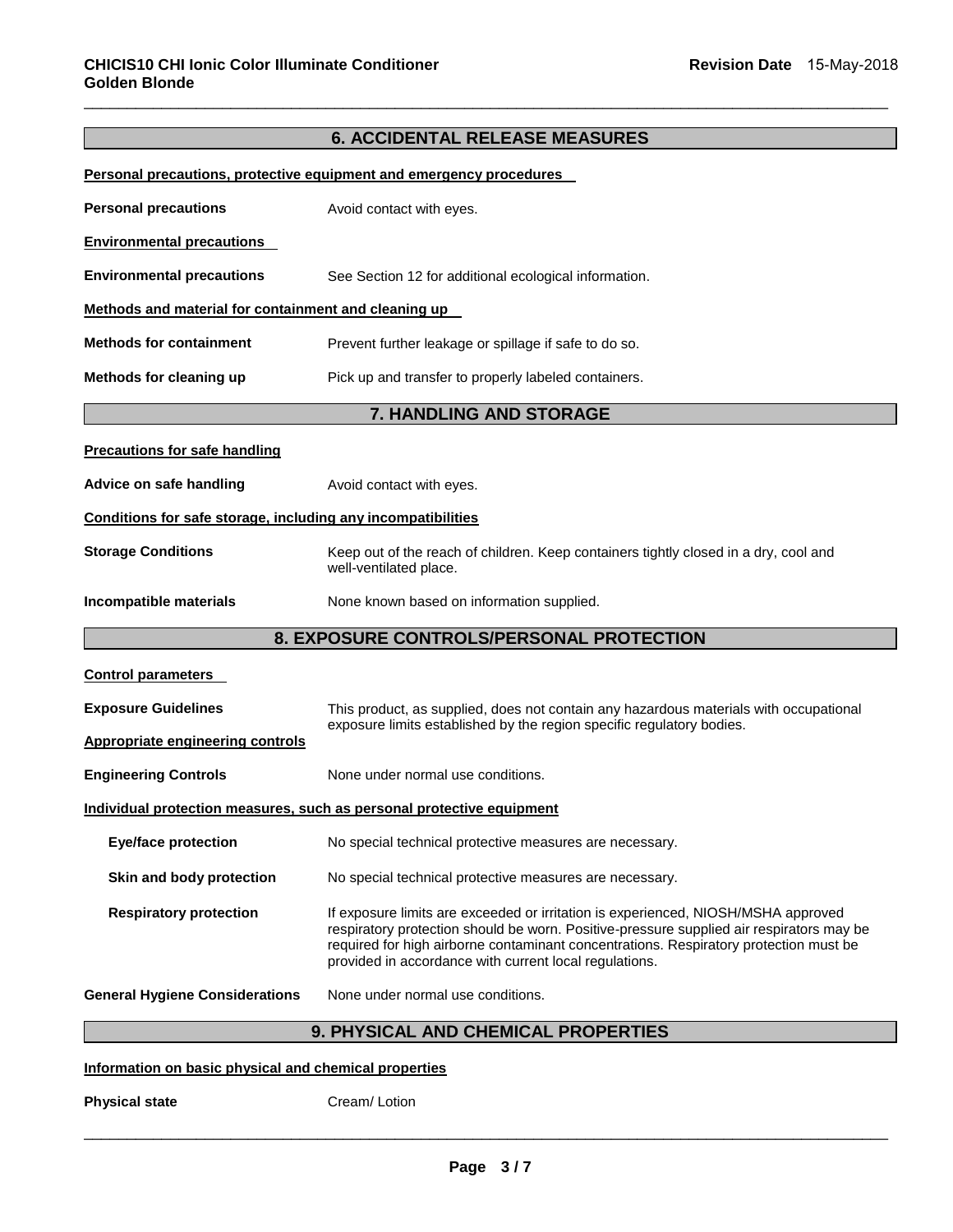| Appearance<br>Color                                                                                                                                                                                                                                                                                                                                                                                                                                                               | Yellow viscous cream<br>vellow                                                                                                                                                                                                                                                                  | Odor<br><b>Odor threshold</b>                | Pleasant<br>No information available |
|-----------------------------------------------------------------------------------------------------------------------------------------------------------------------------------------------------------------------------------------------------------------------------------------------------------------------------------------------------------------------------------------------------------------------------------------------------------------------------------|-------------------------------------------------------------------------------------------------------------------------------------------------------------------------------------------------------------------------------------------------------------------------------------------------|----------------------------------------------|--------------------------------------|
| <b>Property</b><br>pH<br>Melting point/freezing point<br>Boiling point / boiling range<br><b>Flash point</b><br><b>Evaporation rate</b><br>Flammability (solid, gas)<br><b>Flammability Limit in Air</b><br><b>Upper flammability limit</b><br><b>Lower flammability limit</b><br>Vapor pressure<br><b>Vapor density</b><br><b>Relative density</b><br><b>Water solubility</b><br>Solubility in other solvents<br><b>Partition coefficient</b><br><b>Autoignition temperature</b> | Values<br>$3.0 - 4.0$<br>Not Applicable<br>> No information available<br>°F<br>Not Applicable<br>Not Applicable<br>Not Applicable<br>Not Applicable<br>Not Applicable<br>Not Applicable<br>Soluble in water<br>No information available<br>No information available<br>No information available | Remarks • Method                             |                                      |
| <b>Decomposition temperature</b>                                                                                                                                                                                                                                                                                                                                                                                                                                                  |                                                                                                                                                                                                                                                                                                 | <b>Decomposition temperature</b>             | No information<br>available          |
|                                                                                                                                                                                                                                                                                                                                                                                                                                                                                   |                                                                                                                                                                                                                                                                                                 | <b>Viscosity</b><br><b>Dynamic viscosity</b> | 2500-3500<br>Not Applicable          |
| <b>Explosive properties</b><br><b>Oxidizing properties</b>                                                                                                                                                                                                                                                                                                                                                                                                                        | No information available<br>No information available                                                                                                                                                                                                                                            |                                              |                                      |
| <b>Other Information</b>                                                                                                                                                                                                                                                                                                                                                                                                                                                          |                                                                                                                                                                                                                                                                                                 |                                              |                                      |
| Softening point<br><b>Molecular weight</b><br><b>VOC Content (%)</b><br><b>Density</b><br><b>Bulk density</b>                                                                                                                                                                                                                                                                                                                                                                     | No information available<br>Not Applicable<br>Not Applicable<br>Not Applicable<br>No information available                                                                                                                                                                                      |                                              |                                      |

# **10. STABILITY AND REACTIVITY**

**Reactivity**  No data available

**Chemical stability** Stable under recommended storage conditions. **Possibility of Hazardous Reactions** None under normal processing.<br>Hazardous polymerization

**Hazardous polymerization** Hazardous polymerization does not occur.

**Conditions to avoid** None known based on information supplied. **Incompatible materials** None known based on information supplied. **Hazardous Decomposition Products** None known based on information supplied.

# **11. TOXICOLOGICAL INFORMATION**

**Information on likely routes of exposure**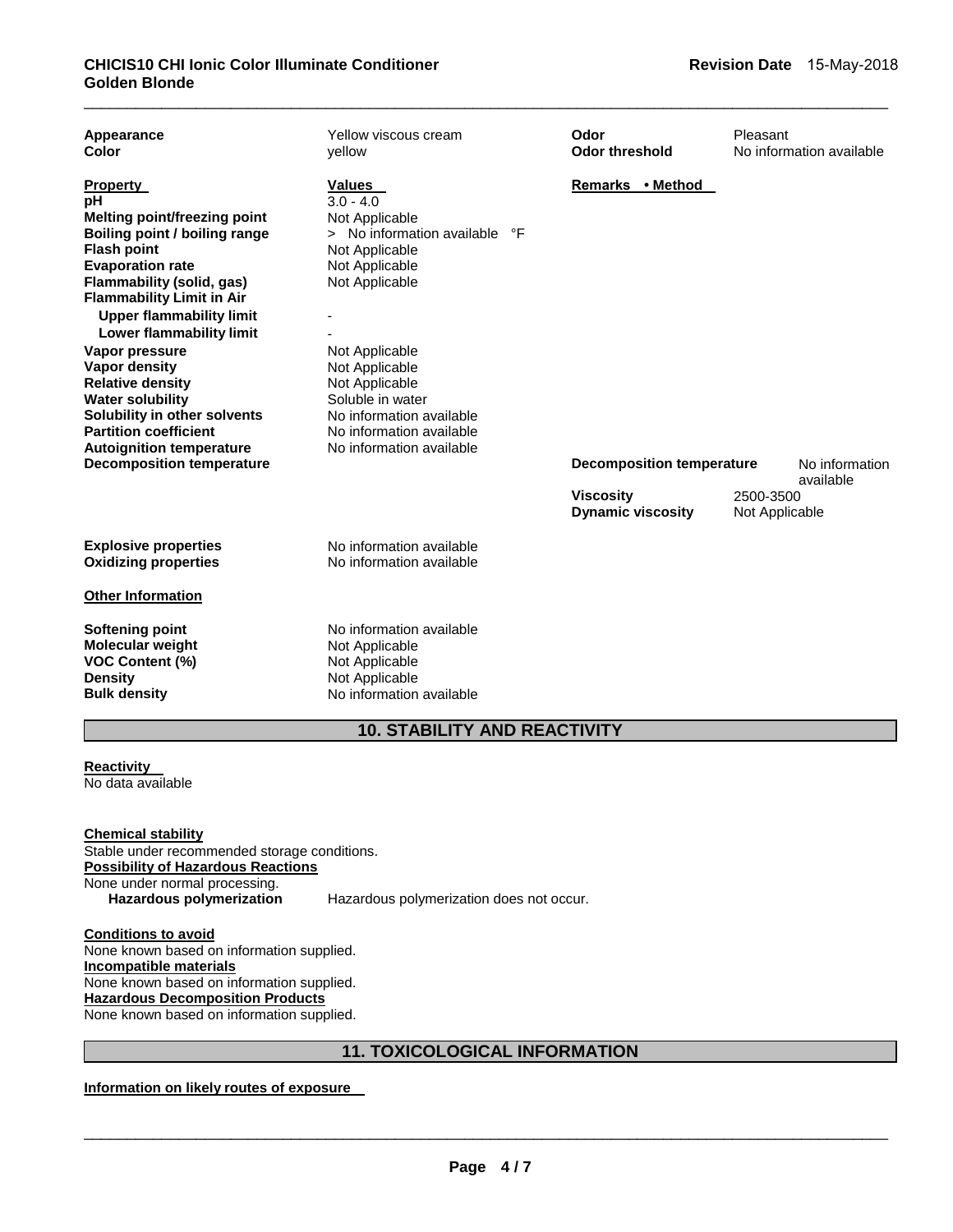## **CHICIS10 CHI Ionic Color Illuminate Conditioner Golden Blonde**

| <b>Product Information</b> | No data available  |
|----------------------------|--------------------|
| <b>Inhalation</b>          | No data available. |
| Eye contact                | No data available. |
| <b>Skin Contact</b>        | No data available. |
| Ingestion                  | No data available. |

| <b>Chemical Name</b> | Oral LD50          | Dermal LD50  | <b>Inhalation LC50</b> |
|----------------------|--------------------|--------------|------------------------|
| Water<br>7732-18-5   | $> 90$ mL/kg (Rat) |              |                        |
| Cetyl Alcohol        | (Rat)              | (Rabbit)     |                        |
| 36653-82-4           | $= 5$ g/kg         | > 2600 mg/kg |                        |
| Cetearyl Alcohol     | $> 10000$ mg/kg    | (Rabbit)     | -                      |
| 67762-27-0           | (Rat)              | > 8000 mg/kg |                        |

\_\_\_\_\_\_\_\_\_\_\_\_\_\_\_\_\_\_\_\_\_\_\_\_\_\_\_\_\_\_\_\_\_\_\_\_\_\_\_\_\_\_\_\_\_\_\_\_\_\_\_\_\_\_\_\_\_\_\_\_\_\_\_\_\_\_\_\_\_\_\_\_\_\_\_\_\_\_\_\_\_\_\_\_\_\_\_\_\_\_\_\_\_

#### **Information on toxicological effects**

**Symptoms** No information available.

#### **Delayed and immediate effects as well as chronic effects from short and long-term exposure**

| <b>Sensitization</b>            | No information available. |
|---------------------------------|---------------------------|
| Germ cell mutagenicity          | No information available. |
| Carcinogenicity                 | No information available. |
| <b>Reproductive toxicity</b>    | No information available. |
| <b>STOT - single exposure</b>   | No information available. |
| <b>STOT - repeated exposure</b> | No information available. |
| <b>Aspiration hazard</b>        | No information available. |
|                                 |                           |

## **Numerical measures of toxicity - Product Information**

**The following values are calculated based on chapter 3.1 of the GHS document** .

| Oral LD50   | 3,221.00 |
|-------------|----------|
| Dermal LD50 | 6,888.00 |
| Mist        | 0.14     |
| Vapor       | 570.00   |

# **12. ECOLOGICAL INFORMATION**

#### **Ecotoxicity**

82% of the mixture consists of components(s) of unknown hazards to the aquatic environment

| Chemical Name         | Algae/aguatic plants | Fish. | Crustacea                            |
|-----------------------|----------------------|-------|--------------------------------------|
| etearylٽ<br>I Alcohol |                      |       | 1666:<br>48 h<br>⊨Daphnia maɑna mɑ/L |
| 67762-27-0            |                      |       | EC50                                 |

## **Persistence and degradability**

No information available.

#### **Bioaccumulation**

No information available.

| <b>Chemical Name</b> | <b>Partition coefficient</b> |
|----------------------|------------------------------|
| Cetyl Alcohol        | 6.65                         |
| 36653-82-4           |                              |
| Cetearvl Alcohol     | 6.65                         |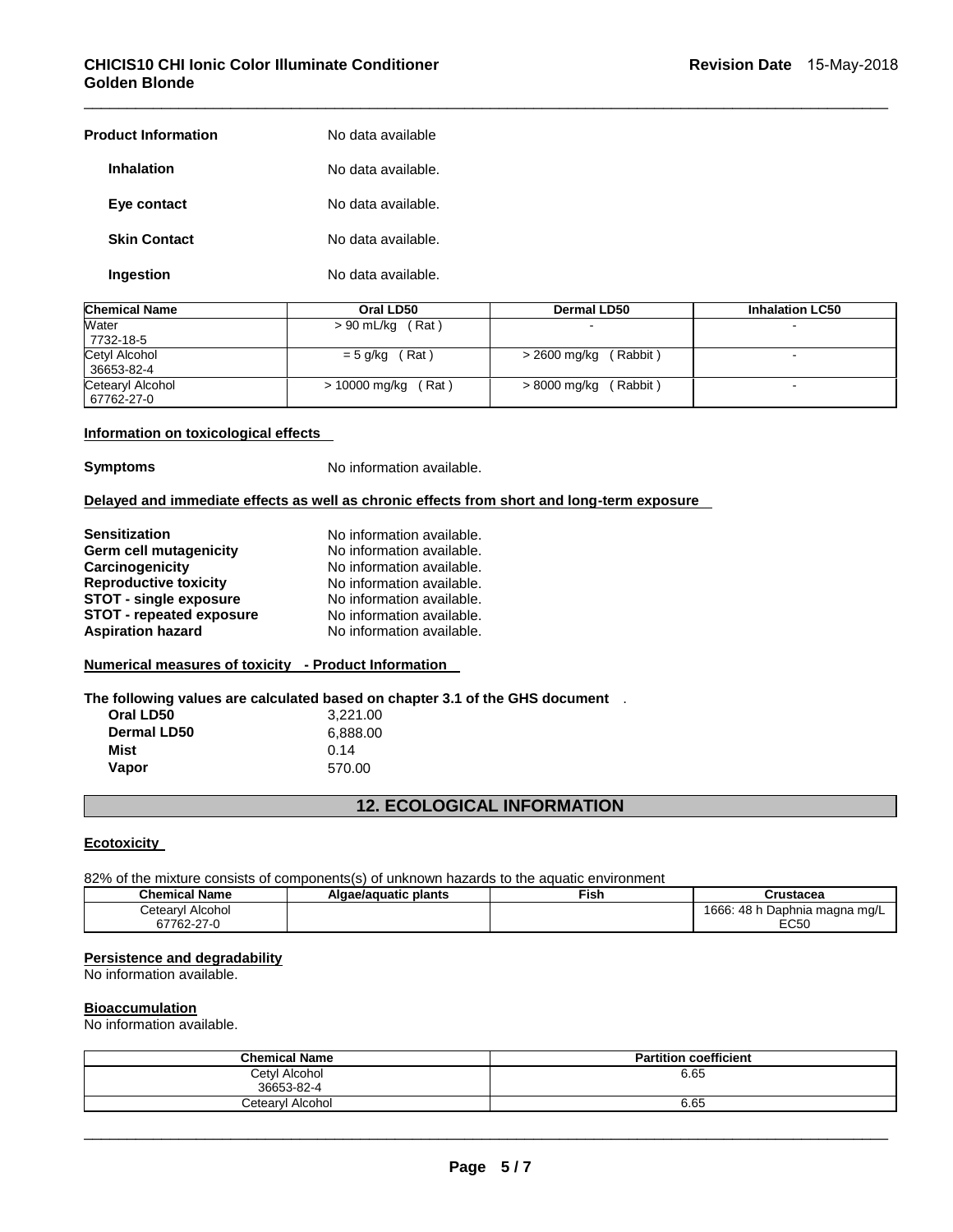67762-27-0

\_\_\_\_\_\_\_\_\_\_\_\_\_\_\_\_\_\_\_\_\_\_\_\_\_\_\_\_\_\_\_\_\_\_\_\_\_\_\_\_\_\_\_\_\_\_\_\_\_\_\_\_\_\_\_\_\_\_\_\_\_\_\_\_\_\_\_\_\_\_\_\_\_\_\_\_\_\_\_\_\_\_\_\_\_\_\_\_\_\_\_\_\_

**Other adverse effects** No information available

| <b>13. DISPOSAL CONSIDERATIONS</b> |                                                                      |  |  |  |  |
|------------------------------------|----------------------------------------------------------------------|--|--|--|--|
| Waste treatment methods            |                                                                      |  |  |  |  |
| <b>Disposal of wastes</b>          | Dispose of contents/containers in accordance with local regulations. |  |  |  |  |
| <b>Contaminated packaging</b>      | Dispose of in accordance with local regulations.                     |  |  |  |  |

# **14. TRANSPORT INFORMATION**

| <b>DOT</b>  | Not regulated |
|-------------|---------------|
| ICAO (air)  | Not regulated |
| <u>IATA</u> | Not regulated |
| <b>IMDG</b> | Not regulated |

# **15. REGULATORY INFORMATION**

#### **International Inventories**

#### **Legend:**

**TSCA** - United States Toxic Substances Control Act Section 8(b) Inventory **DSL/NDSL** - Canadian Domestic Substances List/Non-Domestic Substances List **EINECS/ELINCS** - European Inventory of Existing Chemical Substances/European List of Notified Chemical Substances **ENCS** - Japan Existing and New Chemical Substances **IECSC** - China Inventory of Existing Chemical Substances **KECL** - Korean Existing and Evaluated Chemical Substances **PICCS** - Philippines Inventory of Chemicals and Chemical Substances **AICS** - Australian Inventory of Chemical Substances

#### **US Federal Regulations**

#### **SARA 313**

Section 313 of Title III of the Superfund Amendments and Reauthorization Act of 1986 (SARA). This product does not contain any chemicals which are subject to the reporting requirements of the Act and Title 40 of the Code of Federal Regulations, Part 372

## **SARA 311/312 Hazard Categories**

| Acute health hazard               | N٥ |
|-----------------------------------|----|
| <b>Chronic Health Hazard</b>      | N٥ |
| <b>Fire hazard</b>                | N٥ |
| Sudden release of pressure hazard | N٥ |
| <b>Reactive Hazard</b>            | N٥ |

#### **CWA (Clean Water Act)**